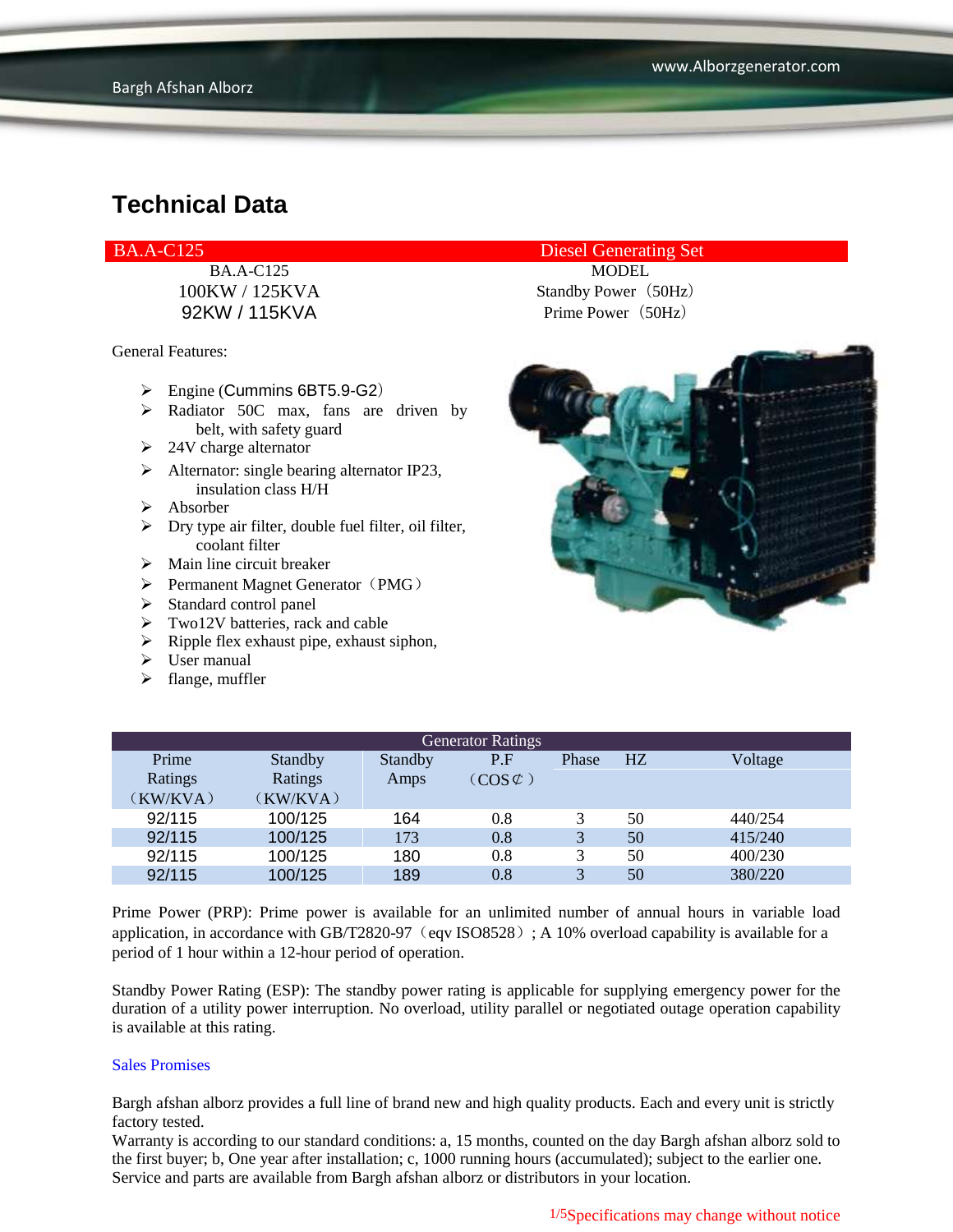| <b>BA.A-C125</b>                 | <b>Diesel Generating Set</b> |  |  |  |  |  |
|----------------------------------|------------------------------|--|--|--|--|--|
| <b>ENGINE DATA</b>               |                              |  |  |  |  |  |
| Manufacturer / Model:            | Cummins 4BT5.9-G2, 4-cycle   |  |  |  |  |  |
| Air Intake System:               | Turbo, water/air cooling     |  |  |  |  |  |
| Fuel System:                     | AD type fuel pump            |  |  |  |  |  |
| <b>Cylinder Arrangement:</b>     | 6 in line                    |  |  |  |  |  |
| Displacement:                    | 5.9L                         |  |  |  |  |  |
| <b>Bore and Stroke:</b>          | 102*120 (mm)                 |  |  |  |  |  |
| <b>Compression Ratio:</b>        | 17.0:1                       |  |  |  |  |  |
| Rated RPM:                       | 1500rpm                      |  |  |  |  |  |
| Max. Standby Power at Rated RPM: | 100KW/136HP                  |  |  |  |  |  |
| Governor Type:                   | Electronic                   |  |  |  |  |  |
|                                  | <b>Exhaust System</b>        |  |  |  |  |  |
| <b>Exhaust Gas Flow:</b>         | 17.6m <sub>3</sub> /min      |  |  |  |  |  |
| <b>Exhaust Temperature:</b>      | 570°C                        |  |  |  |  |  |
| Max Back Pressure:               | 10kPa                        |  |  |  |  |  |
|                                  | Air Intake System            |  |  |  |  |  |
| <b>Max Intake Restriction:</b>   | 6.35kPa                      |  |  |  |  |  |
| Consumption:                     | 8.2m <sub>3</sub> /min       |  |  |  |  |  |
| Air Flow:                        | 158m <sub>3</sub> /min       |  |  |  |  |  |
|                                  | <b>Fuel System</b>           |  |  |  |  |  |
| 100% (Prime Power) Load:         | 26 L/h                       |  |  |  |  |  |
| Oil System                       |                              |  |  |  |  |  |
| Total Oil Capacity:              | 16.3L                        |  |  |  |  |  |
| Oil Consumption:                 | ≤4g/kwh                      |  |  |  |  |  |
| Engine Oil Tank Capacity:        | 14.2 <sub>l</sub>            |  |  |  |  |  |
| Oil Pressure at Rated RPM:       | 345kPa                       |  |  |  |  |  |
| <b>Cooling System</b>            |                              |  |  |  |  |  |
| <b>Total Coolant Capacity:</b>   | 29L                          |  |  |  |  |  |
| Thermostat:                      | $82-95^\circ$                |  |  |  |  |  |
| Max Water Temperature:           | 104°C                        |  |  |  |  |  |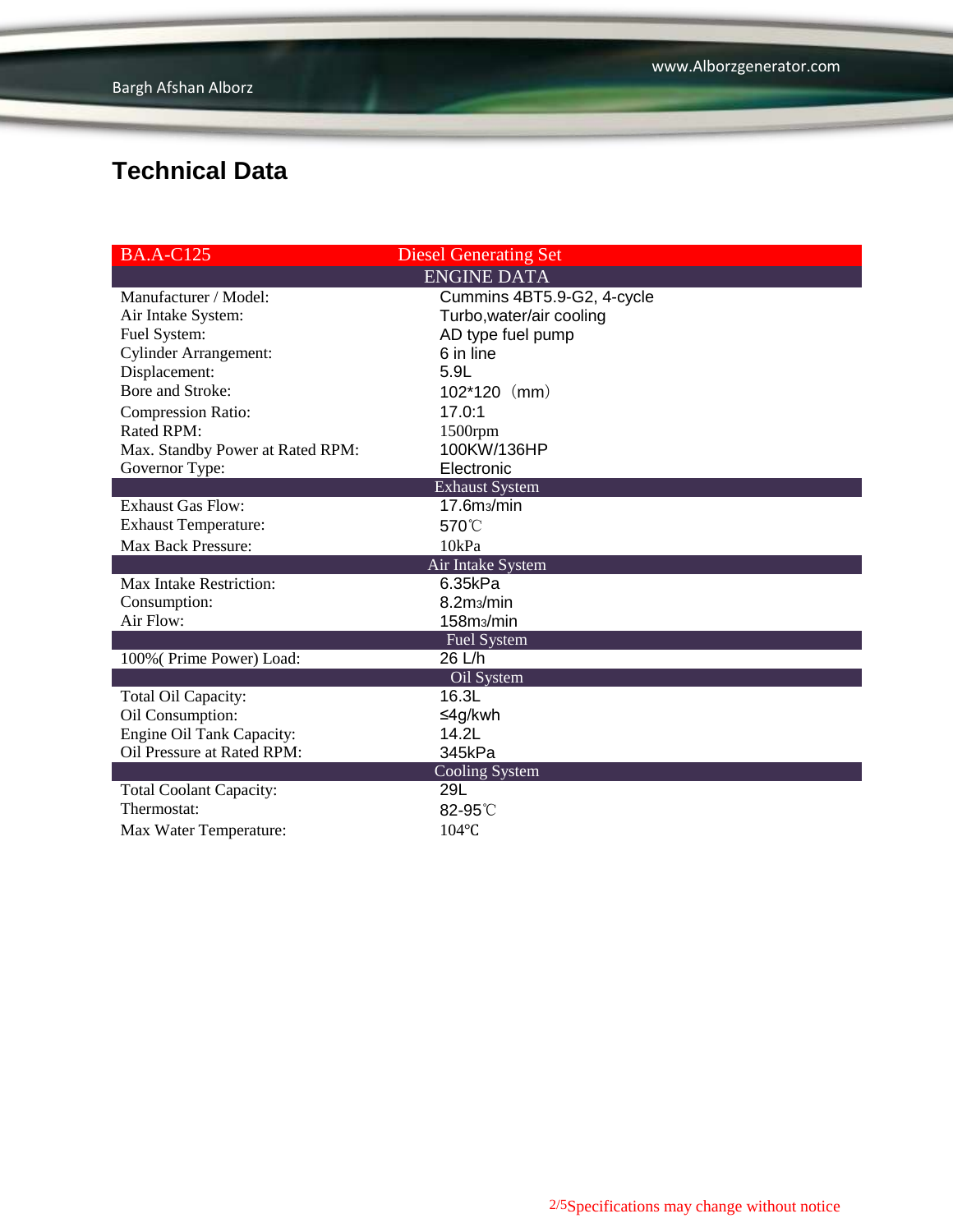| <b>BA.A-C125</b>                                                                           | <b>Diesel Generating Set</b>             |  |  |  |  |  |
|--------------------------------------------------------------------------------------------|------------------------------------------|--|--|--|--|--|
| <b>ALTERNATOR SPECIFICATION</b>                                                            |                                          |  |  |  |  |  |
| <b>GENERAL DATA</b>                                                                        |                                          |  |  |  |  |  |
| Compliance with GB755, BS5000, VDE0530, NEMAMG1-22, IED34-1, CSA22.2 and AS1359 standards. |                                          |  |  |  |  |  |
| <b>Alternator Data</b>                                                                     |                                          |  |  |  |  |  |
| Number of Phase:                                                                           | 3                                        |  |  |  |  |  |
| Connecting Type:                                                                           | 3 Phase and 4 Wires, "Y" type connecting |  |  |  |  |  |
| Number of Bearing:                                                                         |                                          |  |  |  |  |  |
| <b>Power Factor:</b>                                                                       | 0.8                                      |  |  |  |  |  |
| <b>Protection Grade:</b>                                                                   | IP23                                     |  |  |  |  |  |
| Altitude:                                                                                  | $\leq$ 1000m                             |  |  |  |  |  |
| <b>Exciter Type:</b>                                                                       | Brushless, self-exciting                 |  |  |  |  |  |
| Insulation Class, Temperature Rise:                                                        | H/H                                      |  |  |  |  |  |
| Telephone Influence Factor (TIF):                                                          | $50$                                     |  |  |  |  |  |
| THF:                                                                                       | $<$ 2%                                   |  |  |  |  |  |
| Voltage Regulation, Steady State:                                                          | $\leq \pm 1\%$                           |  |  |  |  |  |
| <b>Alternator Capacity:</b>                                                                | <b>125KVA</b>                            |  |  |  |  |  |
| <b>Alternator Efficiencies:</b>                                                            | 90.6%                                    |  |  |  |  |  |
| Air Cooling Flow:                                                                          | $0.514 \text{m}$ <sub>3</sub> /s         |  |  |  |  |  |
|                                                                                            | <b>GENERATING SET DATA</b>               |  |  |  |  |  |
| <b>Voltage Regulation:</b>                                                                 | $\geq \pm 5\%$                           |  |  |  |  |  |
| Voltage Regulation, Stead State:                                                           | $\leq \pm 1\%$                           |  |  |  |  |  |
| Sudden Voltage Warp (100% Sudden Reduce):                                                  | $\leq +25\%$                             |  |  |  |  |  |
| Sudden Voltage Warp (Sudden Increase):                                                     | $\leq$ -20%                              |  |  |  |  |  |
| Voltage Stable Time (100% Sudden Reduce):                                                  | $\leq 6S$                                |  |  |  |  |  |
| Voltage Stable Time (Sudden Increase)                                                      | $\leq 6S$                                |  |  |  |  |  |
| Frequency Regulation, Stead State:                                                         | $\leq 5\%$                               |  |  |  |  |  |
| Frequency Waving:                                                                          | ≤0.5%                                    |  |  |  |  |  |
| Sudden Frequency Warp (100% Sudden Reduce):                                                | $\leq +12\%$                             |  |  |  |  |  |
| Sudden Frequency Warp (Sudden Increase):                                                   | $\leq$ -10%                              |  |  |  |  |  |
| Frequency Recovery Time (100% Sudden Reduce):                                              | $\leq$ 5S                                |  |  |  |  |  |
| Frequency Recovery Time (Sudden Increase):                                                 | $\leq$ 5S                                |  |  |  |  |  |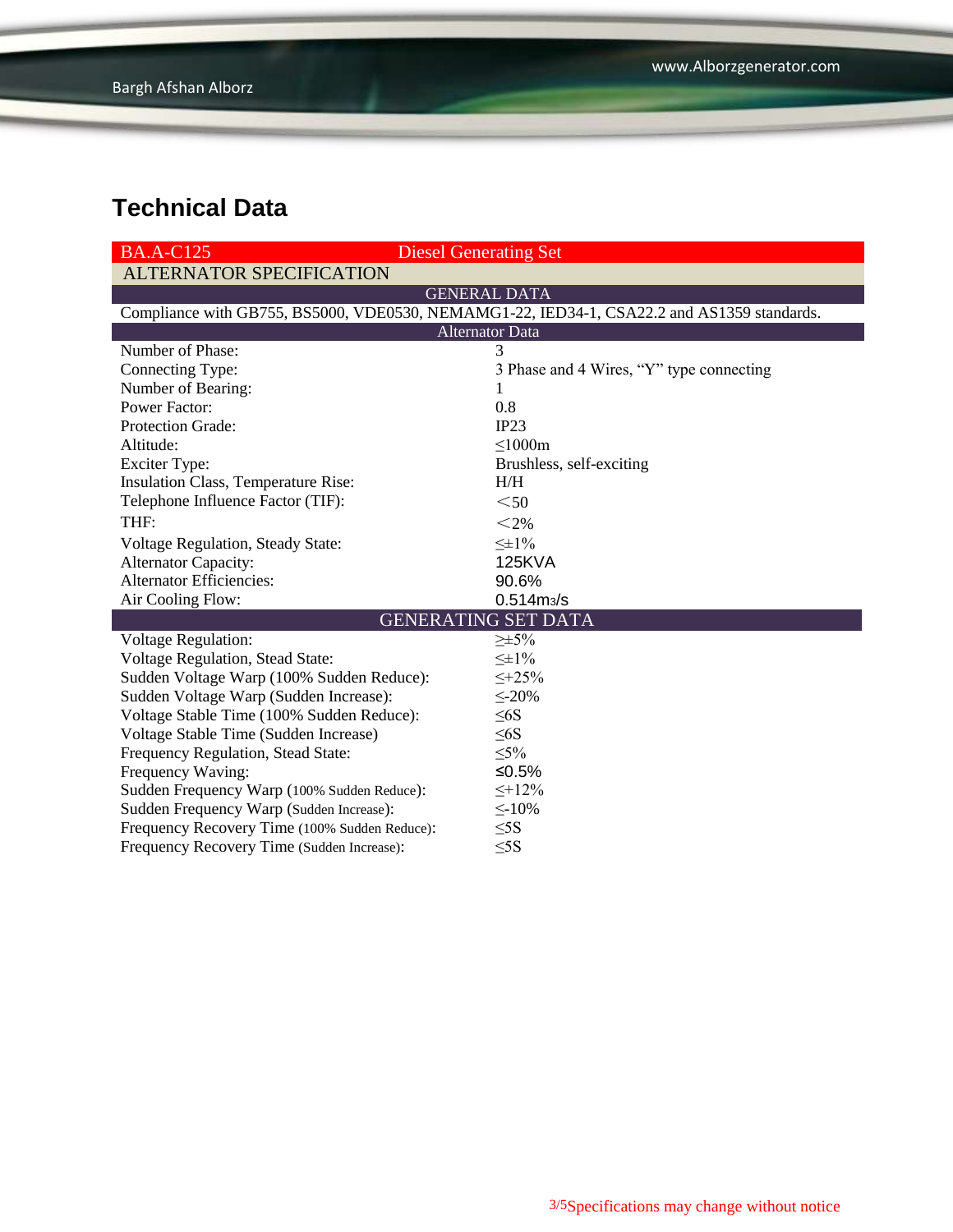| <b>BA.A-C125</b>                                      | <b>Diesel Generating Set</b>                                          |                                                                        |  |
|-------------------------------------------------------|-----------------------------------------------------------------------|------------------------------------------------------------------------|--|
| Options                                               |                                                                       |                                                                        |  |
| Engine                                                | <b>Fuel System</b>                                                    | <b>Control System</b>                                                  |  |
| Heater 2KW & 4KW                                      | Daily Fuel Tank                                                       | <b>Auto Control Panel</b>                                              |  |
| Battery Charger 3.5A & 7A                             | <b>Base Fuel Tank</b>                                                 | Remote Control Panel                                                   |  |
|                                                       | <b>Water Separator</b>                                                | <b>Auto Transfer Switch (ATS)</b>                                      |  |
|                                                       | <b>Fuel Level Sensor</b>                                              | <b>Paralleling System</b>                                              |  |
| Anti Condensation Heater<br>Drop CT (For Paralleling) | Rainproof Type<br>Soundproof Type<br><b>Container Type</b>            | <b>Engine Parts Drawing List</b><br><b>Spare Parts</b>                 |  |
| Dimension & Weight                                    |                                                                       |                                                                        |  |
| <b>Standard Configuration</b><br>(Open Type)          | With Base Fuel Tank                                                   | Soundproof Type                                                        |  |
|                                                       | Overall Size: 2265 (mm)<br>$*850$ (mm) $*1500$ (mm)<br>Weight: 1500kg | Overall Size: 3230 (mm)<br>*1170 $(mm)$ *1800 $(mm)$<br>Weight: 1950kg |  |